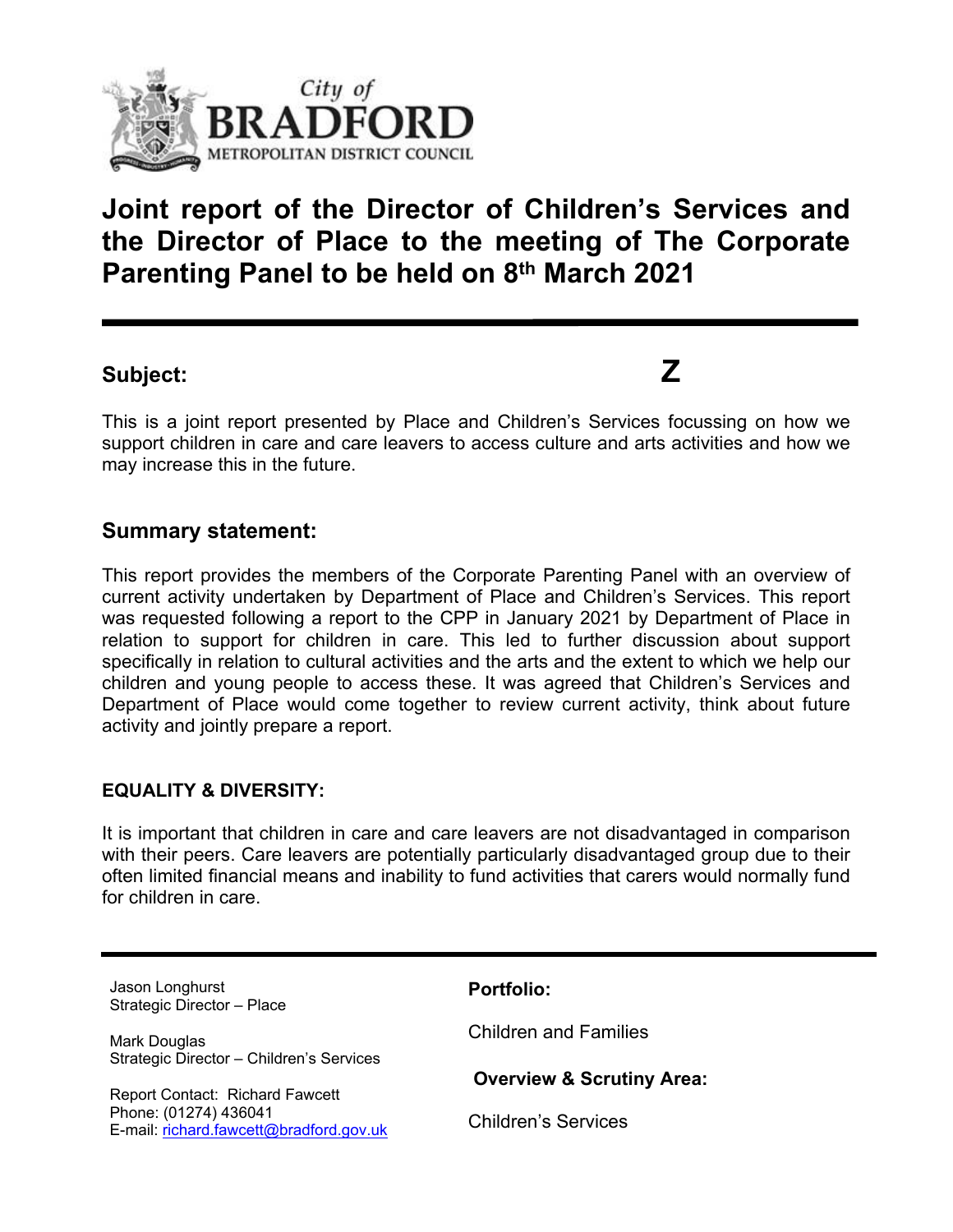#### **1. SUMMARY**

- 1.1 Following discussion at the Corporate Parenting Panel in January 2021 officers from Department of Place and Children's Services came together in February to hold a workshop to consider what was already done in respect of promoting children in care and care leaver's access to culture and the arts in Bradford.
- 1.2 This workshop was held in the context of Bradford's Culture is our Plan initiative and the need for children in care and care leavers to be included in this work.
- 1.3 In the meeting we highlighted what was already done but began to develop new links between the two services and to consider things that we can do to extend our cultural and arts offer to our children and young people.

#### **2. BACKGROUND**

- 2.1 The extent to which a child in care accesses culture and the arts will depend on a number of factors including:
	- Their experiences when they were at home and the extent to which their birth families accessed these things
	- The lifestyle and interests of the family that they now live in
	- Any other activities that they engage in for example via their school.
- 2.2 However we aspire to ensure that our children in care are encouraged and supported to widen their horizons and to have new experiences, in addition to promoting and encouraging interests that they already have. One benefit of them being in the care system should be that they have chances and opportunities that they would not have had within their own families.
- 2.3 For young people who have now left care the challenge is greater because they often no longer have a carer to encourage or fund any activities that have an associated cost attached.
- 2.3 Within children's services it would be fair to say that access to culture and the arts has not been our top strategic priority. Factors such as placement stability, permanence, emotional health and wellbeing, education and employment have all tended to be of greater focus.
- 2.4 Therefore the process of linking with colleagues in Place has started a joined-up conversation that has not happened previously and which will hopefully open up more cultural and arts activities to our children in care.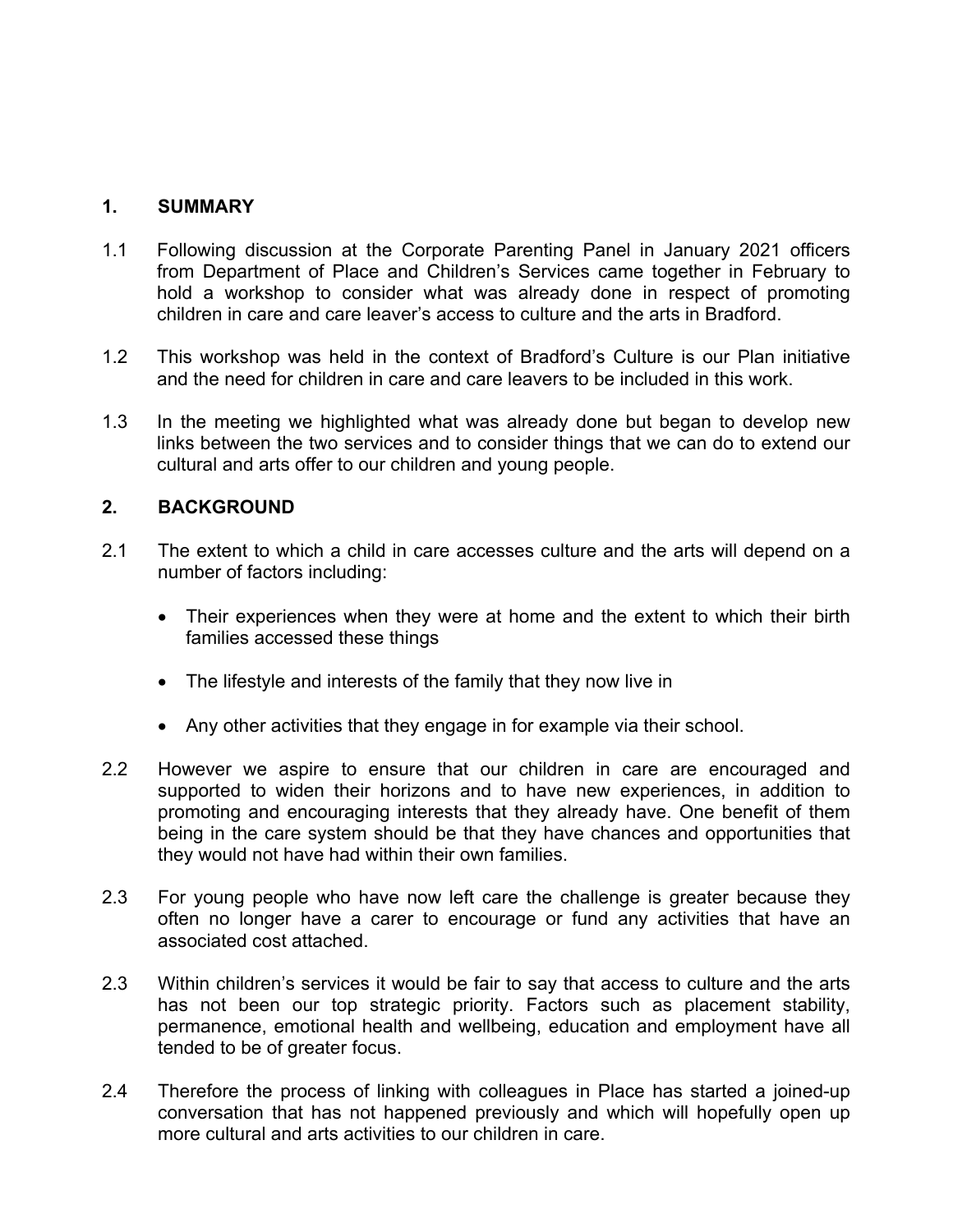- 2.5 In terms of what is already available to children in care, as already stated many will participate in the activities that their foster families or children's homes engage in. Some young people will have specific interests or likes that are supported by their carers and different families will have different levels of interest in the arts. It is quite difficult to capture all of this activity in a single report.
- 2.6 However we are seeking to go beyond this and to actively encourage and support children in care to access these types of activities whether they live with foster carers, friends and family or in children's homes particularly where their families or carers may not be accessing these types of activity as part of their own lifestyle.
- 2.7 Within Bradford there are a wealth of cultural and arts activities that young people can engage with including events run via the theatres, museums and libraries. Examples include:
	- Shows and events at our theatres
	- The opportunity for young people with a particular interest in drama or theatre to become volunteers or gain work experience
	- Family Film Festival
	- Cinema and music events (accepting that some music events may happen in licensed premises and thus not accessible to young people or people whose culture would prohibit them from attending)
	- Events taking place at libraries relating to promoting literacy and reading and the opportunity for young people to volunteer and act as Young Ambassadors.
	- Similar events hosted in our museums
- 2.8 Most of these activities are open to all children, young people and families. There is a cost associated with some of them.
- 2.9 Another example is that prior to Christmas our museums service distributed craft/art activity packs to families and already work with schools in relation local heritage. This work could be expanded to help us better engage with children in care and care leavers and there is an opportunity to consider how we can make additional efforts to engage children in care in activities at the museums or even via outreach work.

#### **The next steps**

- 2.9 One challenge for Children's Services is to make our carers and young people (and their social workers, IROs and Independent Visitors) aware of these opportunities and to reduce any barriers to them engaging with them. An example includes the potential for us to be offered tickets for the theatre at reduced cost.
- 2.10 Another challenge for us in Children's Services is to know what our gaps are and what our young people would like to get involved with that they have not yet had the opportunity to. Carers, social workers, PAs, IROs and Independent Visitors are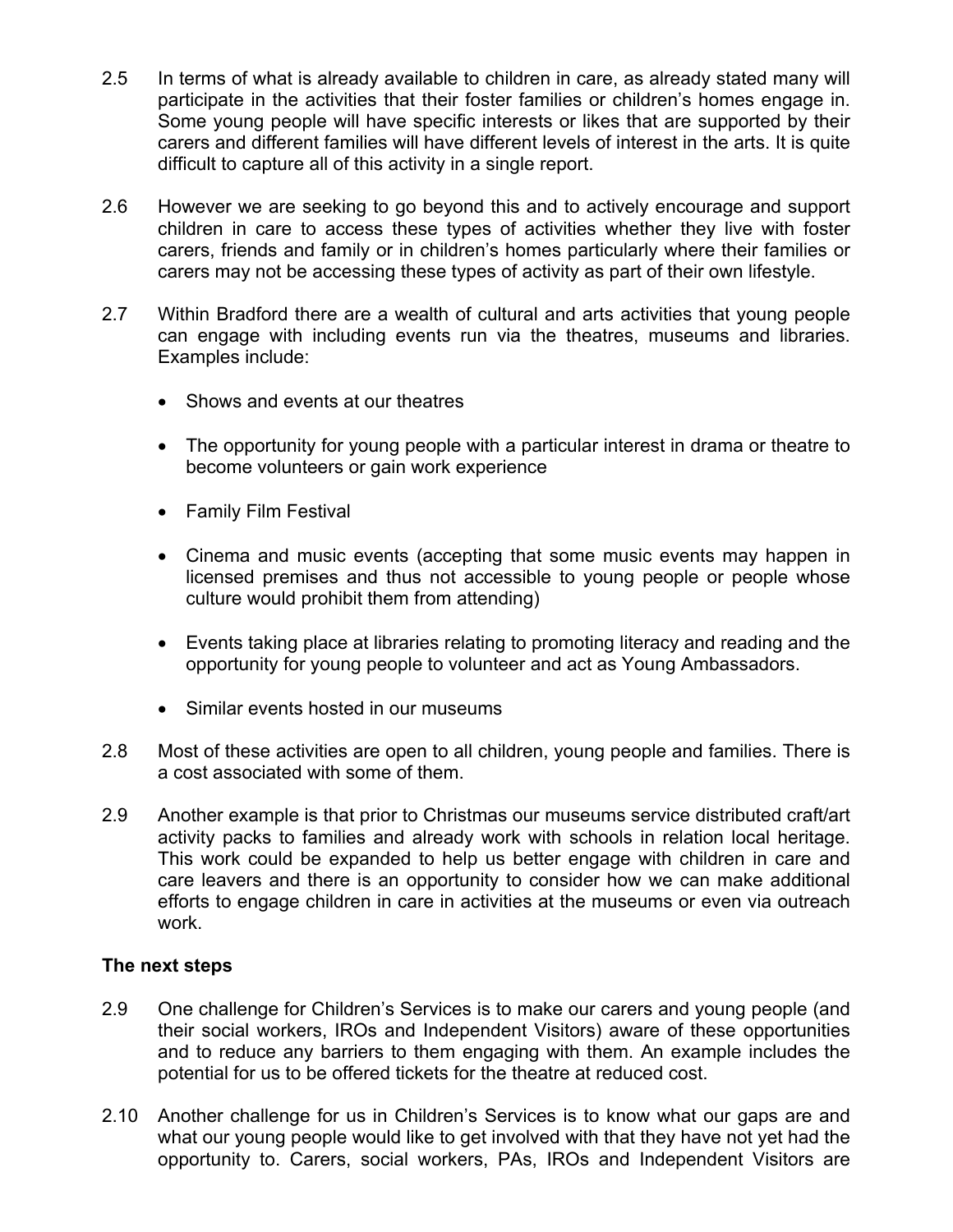potentially key to this because of the close work that they do with our young people. Our Children in Care Council could potentially assist us with knowing more about what our children are interested in. We have already undertaken some of this work within our children's homes and thus have some understanding already of what kinds of things they would want to engage with. As an example of this, we know that musical events were a key interest but that theatre was low interest. However, we do not yet know whether this was simply because theatre was "not on their radar" and something that they associated with other people.

- 2.11 One important and tangible outcome of the initial meeting that was held was that a number of key people across Place and Children's Services came together to discuss this and have thus now formed the beginnings of links as well as sharing the same goal. Some tangible things like the sharing of contact details and the updating of distribution lists will help children's services be aware of what is going on in the district and to share this with our service and our carers, as well as enabling children's services to know who to contact within Place when there is a need for example if a young person wanted to gain work experience in a theatre.
- 2.12 In relation to the libraries service they will now be linking with colleagues in Children's Services so that we can jointly make sure that all children in care and care leavers have the opportunity to have library tickets and know how to use their local library.
- 2.13 A specific idea generated within the workshop was about the library services working with the children's homes to develop a book group for any of our young people who we can engage with this and to give them the opportunity to become actively involved in selecting the books that are held within the library and also having a stock of books within the home as well as an identified "champion" in each home. In addition, providing targeted support to access Bookstart and the Summer Reading Challenge will also be one of our next steps.
- 2.14 We know that the theatres have offered reduced or free pantomime tickets every year and also reduced tickets for other events where the promoters are agreeable to this. They can also offer backstage tours and other activities to engage young people. The sharing of contact details between Theatres and Children's Services will foster these links and maximise the opportunities.
- 2.15 Overall this meeting was energetic and constructive and is hopefully the start of a new relationship between Children's Services and Place. There will inevitably be further discussions particularly in the light of the council's Culture is our Plan initiative and the need for us to make a concerted effort to help children to have experiences that they would not have otherwise had and to enable care leavers to be able to continue to be engaged with these activities despite the financial challenges that they often experience.
- 2.16 This issue has now been added to our Children in Care and Care Leavers Strategy and we will identify specific actions aimed at ensuring that we maximise the opportunities on offer in the district as well as supporting our young people to contribute to the developing offer in Bradford.
- 2.17 A working group consisting of officers from both Children's Services and Place will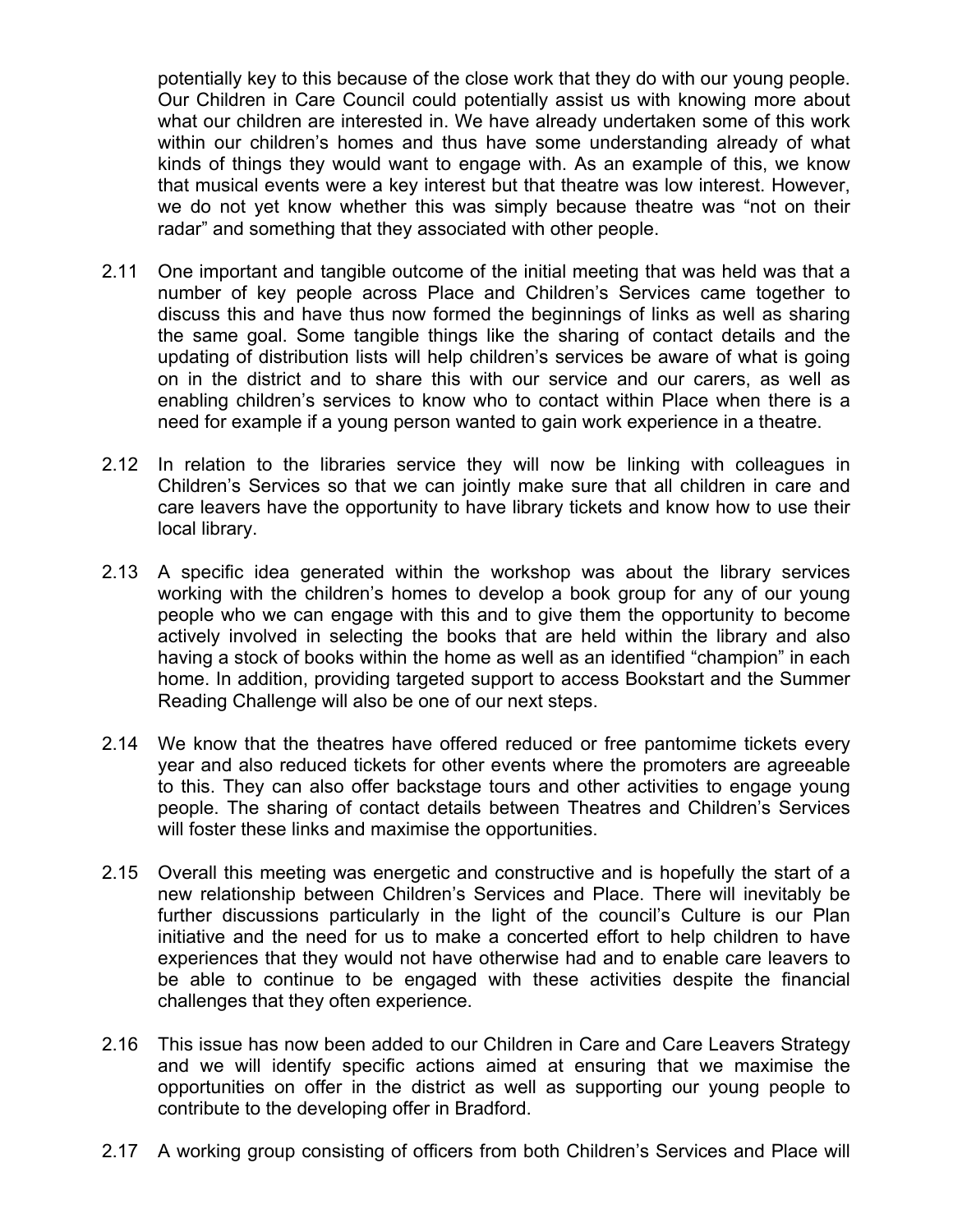now continue to meet to take this work forward on a quarterly basis.

## **3. OTHER CONSIDERATIONS**

3.1.1 As corporate parents to our children in care and care leavers it is our responsibility to ensure that they have the same opportunities that we would wish for our own children, including the opportunity to experience culture and arts even if they choose not to then engage with them on a longer term basis. If as a result of our new links even a small number of our children develop an interest or passion for something that they had not previously experienced, then this will be a good outcome for them and something that may stay with them for the rest of their life.

#### **4. FINANCIAL & RESOURCE APPRAISAL**

 $\triangleright$  None

## **5. RISK MANAGEMENT AND GOVERNANCE ISSUES**

None

#### **6. LEGAL APPRAISAL**

- $\triangleright$  None
- **7. OTHER IMPLICATIONS**
- **7.1 SUSTAINABILITY IMPLICATIONS**
- $\triangleright$  None
- **7.2 GREENHOUSE GAS EMISSIONS IMPACTS**
- $\triangleright$  None
- **7.3 COMMUNITY SAFETY IMPLICATIONS**
- $\triangleright$  None
- **7.4 HUMAN RIGHTS ACT**
- $\triangleright$  NA
- **7.5 TRADE UNION**
- $\triangleright$  NA
- **7.6 WARD IMPLICATIONS**